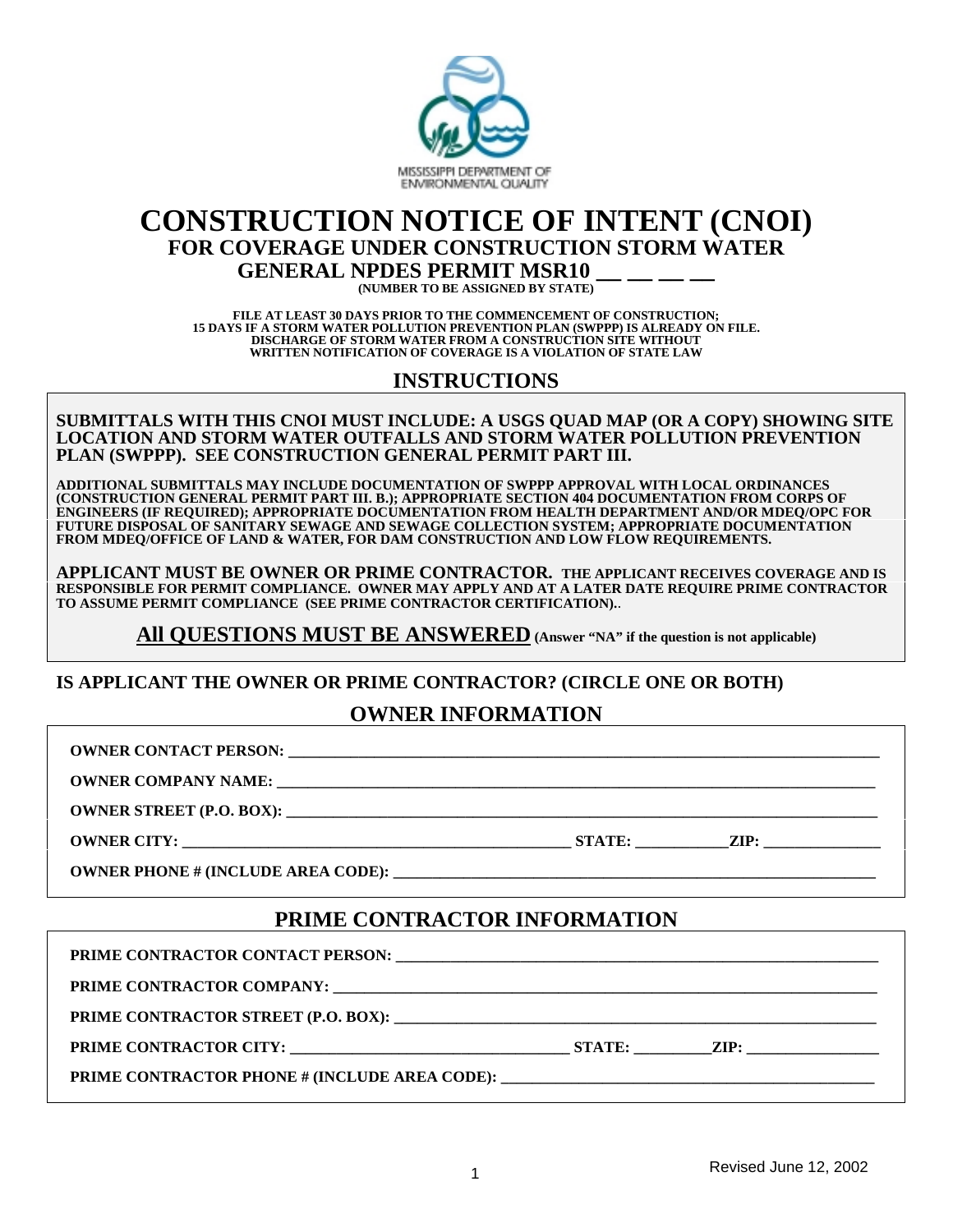## **PROJECT INFORMATION**

| PROPOSED DESCRIPTION OF PROPERTY USE AFTER CONSTRUCTION HAS BEEN COMPLETED (INCLUDE<br>STANDARD INDUSTRIAL CLASSIFICATION CODE (SIC) IF KNOWN):                                                      |
|------------------------------------------------------------------------------------------------------------------------------------------------------------------------------------------------------|
|                                                                                                                                                                                                      |
| PHYSICAL SITE ADDRESS (IF NOT AVAILABLE INDICATE THE NEAREST NAMED ROAD - FOR LINEAR PROJECTS INDICATE<br>BEGINNING OF PROJECT. IN ADDITION, IDENTIFY ALL COUNTIES THAT LINERAR PROJECT TRAVERSES.): |
|                                                                                                                                                                                                      |
|                                                                                                                                                                                                      |
| $\mathbf{ZIP:}\qquad \qquad \qquad$                                                                                                                                                                  |
|                                                                                                                                                                                                      |
| ARE THERE ANY WETLANDS, RECREATIONAL STREAMS, PRIVATE/PUBLIC PONDS OR LAKES WITHIN 1/2                                                                                                               |
|                                                                                                                                                                                                      |
| TOTAL ACREAGE THAT WILL BE DISTURBED <sup>1</sup> : _________________                                                                                                                                |
| EST. START DATE: EST. COMPLETION DATE:                                                                                                                                                               |
|                                                                                                                                                                                                      |

**<sup>1</sup> Acreage for subdivision development includes areas disturbed by construction of roads, utilities and drainage. Additionally,** a housesite of at least 10,000 ft<sup>2</sup> per lot (entire lot, if smaller) shall be included in calculating acreage disturbed.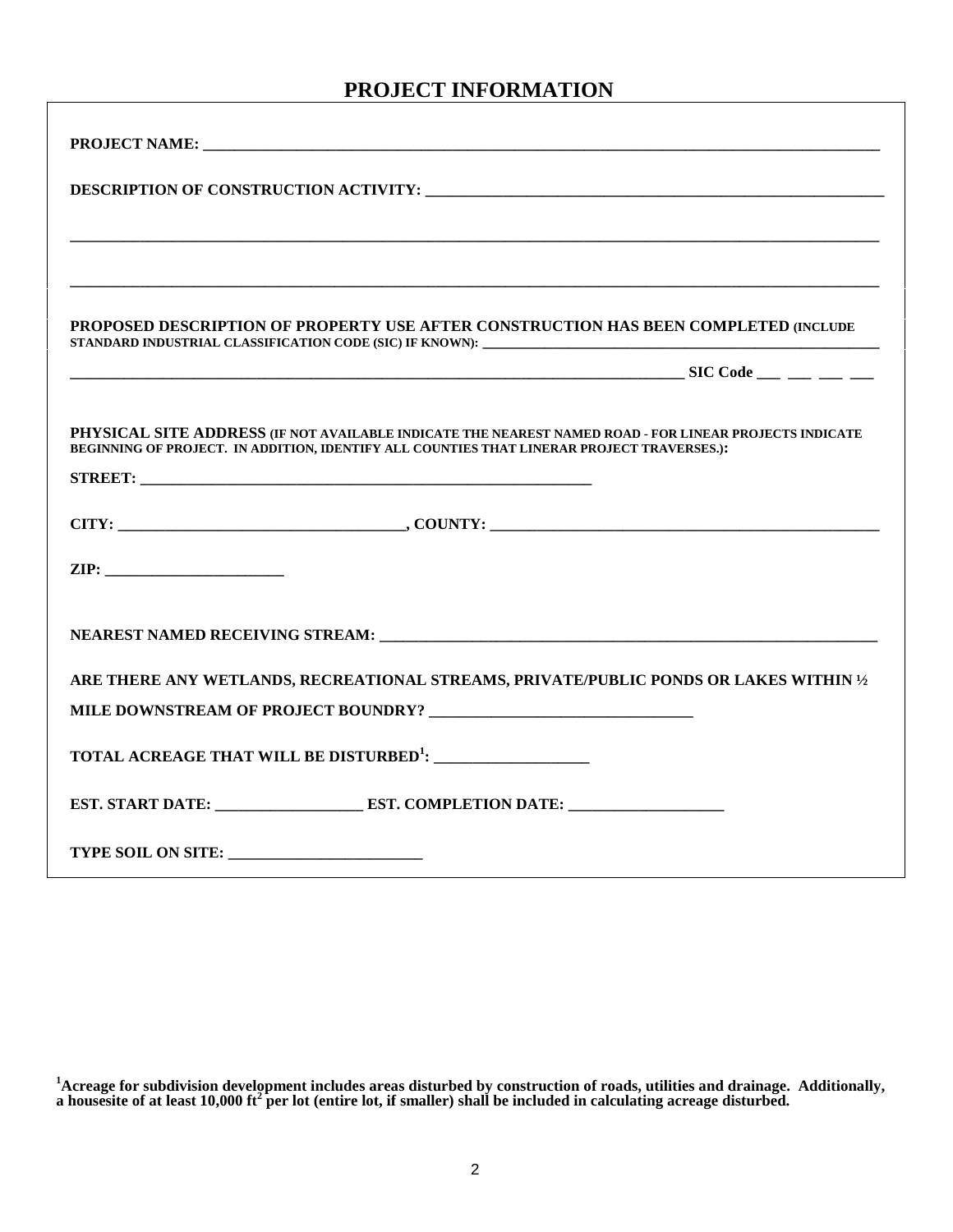#### **DOCUMENTATION OF COMPLIANCE WITH OTHER REGULATIONS/REQUIREMENTS**

## **IS THIS NOTICE FOR A FACILITY THAT WILL REQUIRE OTHER PERMITS (Yes or No)? \_\_\_\_\_\_\_\_\_\_\_\_\_**. **If so, circle which one(s): AIR, HAZARDOUS WASTE, PRETREATMENT, STATE OPERATING, INDIVIDUAL NPDES, CORPS OF ENGINEERS SECTION 404 (If so, provide appropriate documentation from the Corps), other(s): \_\_\_\_\_\_\_\_\_\_\_\_\_\_\_\_\_\_\_\_\_\_\_\_\_\_\_\_\_\_\_\_\_\_\_\_\_\_\_\_\_\_\_\_\_\_\_\_\_\_\_\_\_\_\_\_\_\_\_\_\_\_\_\_\_\_\_\_\_\_\_\_\_\_\_\_\_\_\_\_\_\_\_\_\_\_\_\_\_\_\_\_\_\_\_\_\_\_\_\_\_\_\_** \_\_\_\_\_\_\_\_\_\_\_\_\_\_\_\_\_\_\_\_\_\_\_\_\_\_\_\_\_\_\_\_\_\_\_\_\_\_\_\_\_\_\_\_\_\_\_\_\_\_\_\_\_\_\_\_\_\_\_\_\_\_\_\_\_\_\_\_\_\_\_\_\_\_\_\_\_\_\_\_\_\_\_\_\_\_\_\_\_\_\_\_\_\_\_\_\_\_\_\_\_\_\_ IS A LAKE REQUIRING THE CONSTRUCTION OF A DAM BEING PROPOSED (Yes or No)? **IF SO, PROVIDE APPROPRIATE APPROVAL DOCUMENTATION FROM MDEQ, OFFICE OF LAND AND WATER, DAM SAFETY. IF THE PROJECT IS A SUBDIVISION, INDUSTRIAL PARK OR LARGE APARTMENT COMPLEX HOW WILL**

**SANITARY SEWAGE BE DISPOSED? Circle one of the following and attach the pertinent documents.**

- **1. Existing Municipal or Commercial System. Please attach a copy of the letter from MDEQ that the plans and specifications for the collection system have been submitted and approved.**
- **2. Collection and Treatment System will be Constructed. Please attach a copy of the cover of the NPDES discharge permit from MDEQ or indicate the date the application was submitted to MDEQ (Date:**
- **3. Individual Onsite Wastewater Disposal Systems for Subdivisions Less than 35 Lots. Please attach a copy of the Letter of General Acceptance from the Mississippi State Department of Health or certification from a registered professional engineer that the platted lots should support individual onsite wastewater disposal systems.**
- **4. Individual Onsite Wastewater Disposal Systems for Subdivisions Greater than 35 Lots. A determination of the feasibility of installing a central sewage collection and treatment system must be made by MDEQ. A copy of the response from MDEQ concerning the feasibility study must be attached. If a central collection and wastewater system is not feasible, then please attach a copy of the Letter of General Acceptance from the State Department of Health or certification from a registered professional engineer that the platted lots should support individual onsite wastewater disposal systems.**

#### **IF THE PROJECT IS NOT ONE OF THE ABOVE, HOW WILL SANITARY SEWAGE BE DISPOSED?**

#### **INDICATE ANY LOCAL STORM WATER ORDINANCE WITH WHICH THE PROJECT MUST COMPLY AND SUBMIT ANY DOCUMENTATION OF APPROVAL. (APPROVED PLANS WILL RECEIVE EXPEDITED REVIEW):**

**\_\_\_\_\_\_\_\_\_\_\_\_\_\_\_\_\_\_\_\_\_\_\_\_\_\_\_\_\_\_\_\_\_\_\_\_\_\_\_\_\_\_\_\_\_\_\_\_\_\_\_\_\_\_\_\_\_\_\_\_\_\_\_\_\_\_\_\_\_\_\_\_\_\_\_\_\_\_\_\_\_\_\_\_\_\_\_\_\_\_\_\_\_\_\_\_\_\_\_\_\_\_\_\_** \_\_\_\_\_\_\_\_\_\_\_\_\_\_\_\_\_\_\_\_\_\_\_\_\_\_\_\_\_\_\_\_\_\_\_\_\_\_\_\_\_\_\_\_\_\_\_\_\_\_\_\_\_\_\_\_\_\_\_\_\_\_\_\_\_\_\_\_\_\_\_\_\_\_\_\_\_\_\_\_\_\_\_\_\_\_\_\_\_\_\_\_\_\_\_\_\_\_\_\_\_\_\_

**\_\_\_\_\_\_\_\_\_\_\_\_\_\_\_\_\_\_\_\_\_\_\_\_\_\_\_\_\_\_\_\_\_\_\_\_\_\_\_\_\_\_\_\_\_\_\_\_\_\_\_\_\_\_\_\_\_\_\_\_\_\_\_\_\_\_\_\_\_\_\_\_\_\_\_\_\_\_\_\_\_\_\_\_\_\_\_\_\_\_\_\_\_\_\_\_\_\_\_\_\_\_\_\_\_\_**

**\_\_\_\_\_\_\_\_\_\_\_\_\_\_\_\_\_\_\_\_\_\_\_\_\_\_\_\_\_\_\_\_\_\_\_\_\_\_\_\_\_\_\_\_\_\_\_\_\_\_\_\_\_\_\_\_\_\_\_\_\_\_\_\_\_\_\_\_\_\_\_\_\_\_\_\_\_\_\_\_\_\_\_\_\_\_\_\_\_\_\_\_\_\_\_\_\_\_\_\_\_\_\_\_\_\_**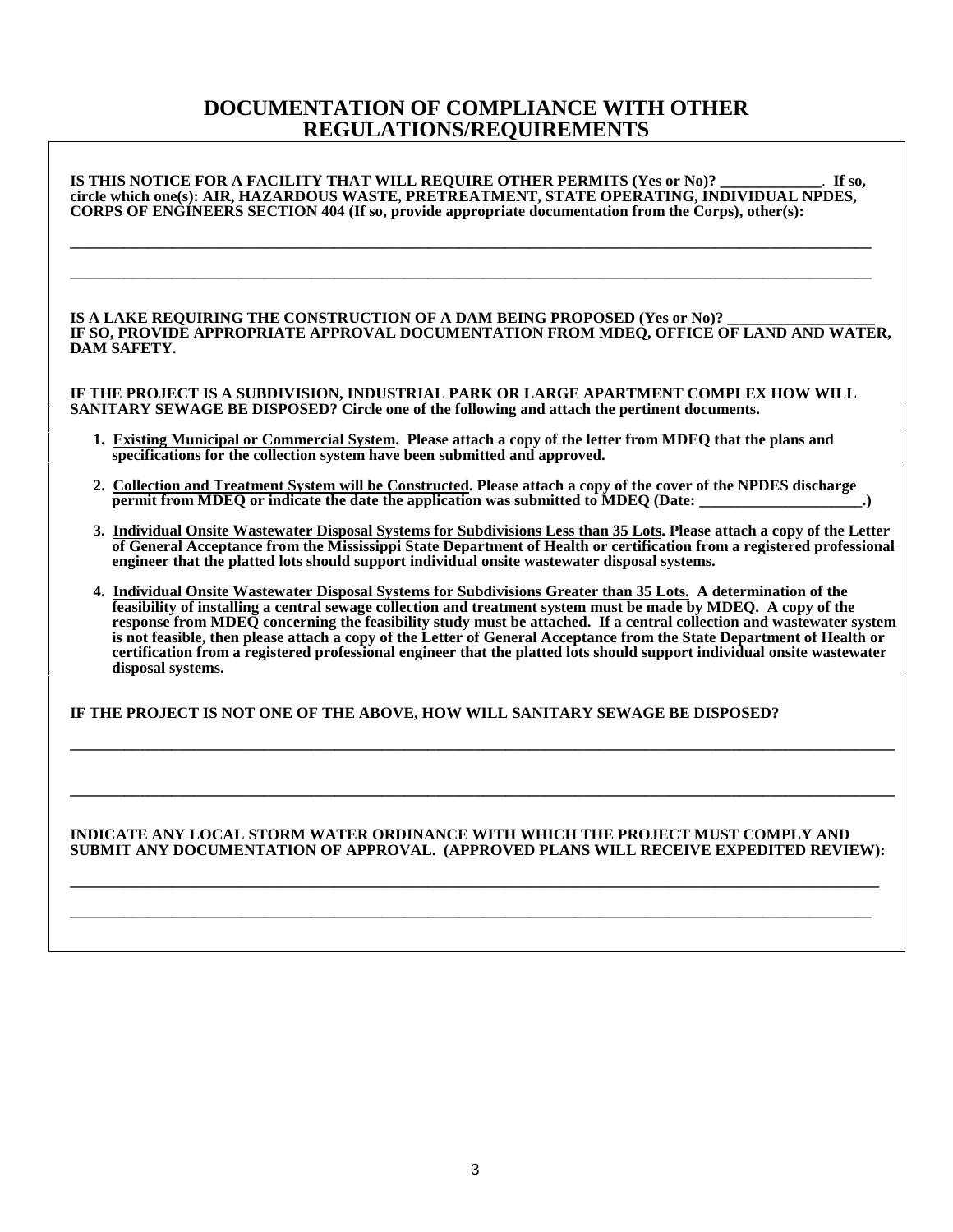#### **STORM WATER POLLUTION PREVENTION PLAN (SWPPP) AND USGS QUAD MAP REQUIREMENT**

**ATTACH A CONSTRUCTION SWPPP THAT INCLUDES THE MINIMUM COMPONENTS FOUND IN PART III.C. OF THE CONSTRUCTION PERMIT.**

**INDICATE ANY ASSOCIATION OR GENERIC SWPPP – ADDITIONALLY ATTACH SITE MAP WITH APPROPRIATE EROSION AND SEDIMENT CONTROLS LOCATED ON THE PROJECT SITE MAP. FOR LINEAR PROJECTS (ROAD AND PIPELINE PROJECTS)** PROVIDE DRAWINGS OF TYPICAL CONTROLS USED (SEE PERMIT):

**\_\_\_\_\_\_\_\_\_\_\_\_\_\_\_\_\_\_\_\_\_\_\_\_\_\_\_\_\_\_\_\_\_\_\_\_\_\_\_\_\_\_\_\_\_\_\_\_\_\_\_\_\_\_\_\_\_\_\_\_\_\_\_\_\_\_\_\_\_\_\_\_\_\_\_\_\_\_\_\_\_\_\_\_\_\_\_\_\_\_\_\_\_\_\_\_\_\_\_\_\_\_\_\_\_**

**ATTACH A USGS QUAD MAP OR COPY OF QUAD MAP EXTENDING AT LEAST ONE-HALF OF A MILE BEYOND THE SITE'S PROPERTY BOUNDRY OUTLINING THE SITE LOCATION. (QUAD MAPS CAN BE OBTAINED FROM THE OFFICE OF GEOLOGY: 601-961-5523).**

**IF A COPY IS SUBMITTED PROVIDE THE NAME OF THE QUAD MAP (FOUND IN UPPER RIGHT HAND CORNER OF MAP)**

**\_\_\_\_\_\_\_\_\_\_\_\_\_\_\_\_\_\_\_\_\_\_\_\_\_\_\_\_\_\_\_\_\_\_\_\_\_\_\_\_\_\_\_\_\_\_\_\_\_\_\_\_\_\_\_\_\_\_\_\_\_\_\_\_\_\_\_\_\_\_\_\_\_\_\_\_\_\_\_\_\_\_\_\_\_\_\_\_\_\_\_\_\_\_\_\_\_\_\_\_\_\_\_\_**

**I CERTIFY UNDER PENALTY OF LAW THAT THIS DOCUMENT AND ALL ATTACHMENTS WERE PREPARED UNDER MY DIRECTION OR SUPERVISION IN ACCORDANCE WITH A SYSTEM DESIGNED TO ASSURE THAT QUALIFIED PERSONNEL PROPERLY GATHERED AND EVALUATED THE INFORMATION SUBMITTED. BASED ON MY INQUIRY OF THE PERSON OR PERSONS WHO MANAGE THE SYSTEM, OR THOSE PERSONS DIRECTLY RESPONSIBLE FOR GATHERING THE INFORMATION, THE INFORMATION SUBMITTED IS, TO THE BEST OF MY KNOWLEDGE AND BELIEF, TRUE, ACCURATE AND COMPLETE. I AM AWARE THAT THERE ARE SIGNIFICANT PENALTIES FOR SUBMITTING FALSE INFORMATION, INCLUDING THE POSSIBILITY OF FINE AND IMPRISONMENT FOR KNOWING VIOLATIONS.**

**\_\_\_\_\_\_\_\_\_\_\_\_\_\_\_\_\_\_\_\_\_\_\_\_\_\_\_\_\_\_\_\_\_\_\_\_\_\_\_\_\_\_\_\_\_\_\_\_\_\_\_\_\_\_\_\_ \_\_\_\_\_\_\_\_\_\_\_\_\_\_\_\_\_\_\_\_\_\_\_\_\_\_\_\_\_\_\_\_\_\_\_ Signature<sup>1</sup> (Must be signed by operator when different than owner) Date Signed**

**\_\_\_\_\_\_\_\_\_\_\_\_\_\_\_\_\_\_\_\_\_\_\_\_\_\_\_\_\_\_\_\_\_\_\_\_\_\_\_\_\_\_\_\_\_\_\_\_\_\_\_\_\_\_\_\_\_ \_\_\_\_\_\_\_\_\_\_\_\_\_\_\_\_\_\_\_\_\_\_\_\_\_\_\_\_\_\_\_\_\_\_\_ Printed Name<sup>1</sup>**

 **Title**

**1 This application shall be signed according to the General Permit, Part V.E., as follows:**

- For a corporation, by a responsible corporate officer.
- For a partnership, by a general partner.
- For a sole proprietorship, by the proprietor.
- For a municipal, state or other public facility, by principal executive officer, mayor, or ranking elected official.
- **Duly Authorized Representative.**